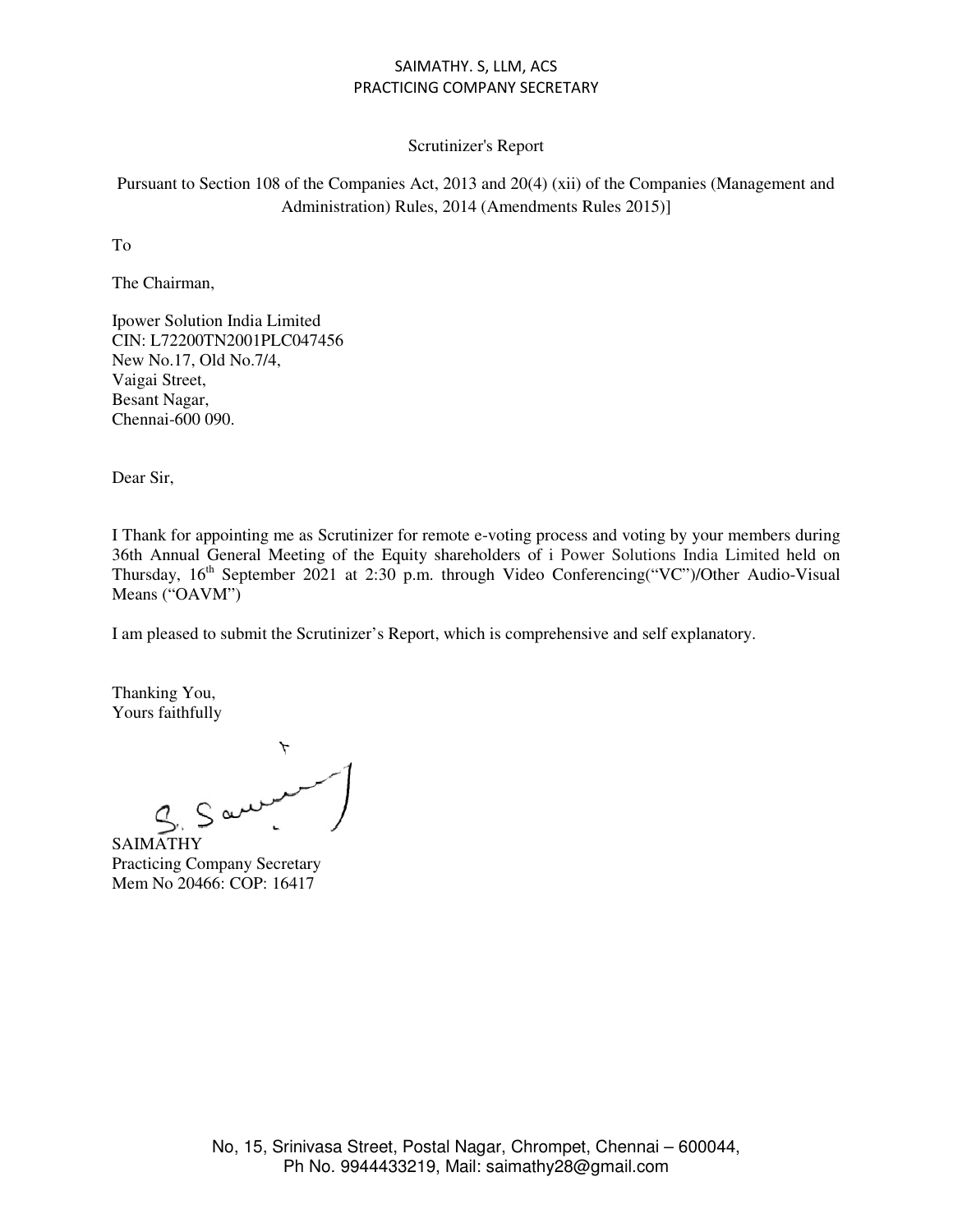| <b>Name of the Company</b> | Ipower Solution India Limited                |  |
|----------------------------|----------------------------------------------|--|
| <b>Meeting</b>             | 36th Annual General Meeting                  |  |
| Day, Date and Time         | Thursday, $16th$ September 2021, 2.45 PM     |  |
| <b>Deemed Venue</b>        | New No.17, Old No.7/4, Vaigai Street, Besant |  |
|                            | Nagar, Chennai 600 090                       |  |
| Mode                       | Video Conferencing("VC")/Other Audio-Visual  |  |
|                            | Means ("OAVM")                               |  |

# **CONSOLIDATED SCRUTINIZER'S REPORT**

## **1. Appointment of Scrutinizer**

I was appointed as the Scrutinizer for the remote e-voting as well as the e-voting by members during  $36<sup>th</sup>$  Annual General Meeting ("AGM") of the "**IPOWER SOLUTION INDIA LIMITED"** (hereinafter referred to as the Company) scheduled on Thursday,  $16<sup>th</sup>$  September 2021 at 2.30 P M held through video conference ("VC")/ Other Audio-Visual Means ("OAVM"). Our Responsibility as a Scrutinizer was to ensure that the voting process was conducted in a fair and transparent manner and submit a Scrutinizer's Report on the voting on the resolutions based on the reports generated from the electronic voting system.

# **2. Dispatch of notice convening the AGM**

Pursuant to General Circular No 14/2020, 17/2020 and 20/2020 dated 8<sup>th</sup> April 2020, 13<sup>th</sup> April 2020 and  $5<sup>th</sup>$  May 2020 respectively and General Circular issued by No 02/2021 dated 13<sup>th</sup> January 2021 issued by the Ministry of Corporate Affairs, the date and time of AGM, manner of registration of email ids by the members who are yet to register their email ids with the company, manner of voting through e-voting or through e-voting systems at the AGM etc. were intimated.

# 3. **Cut-off Date**.

Voting Rights were reckoned on Thursday, the  $9<sup>th</sup>$  September 2021 being the cut-off date for the purpose of deciding the entitlements of members for remote e-voting and e-voting during the agm.

#### **4. Remote e-voting Process**

- 4.1 The Company appointed Central Depository Services (India) Limited ("CDSL") as the agency for providing the platform for remote e-voting and e-voting during the AGM.
- 4.2 Remote E-voting platform was open from 9.00 Am on Monday, 13<sup>th</sup> September 2021 till 5 PM on Wednesday,  $15<sup>th</sup>$  September 2021.

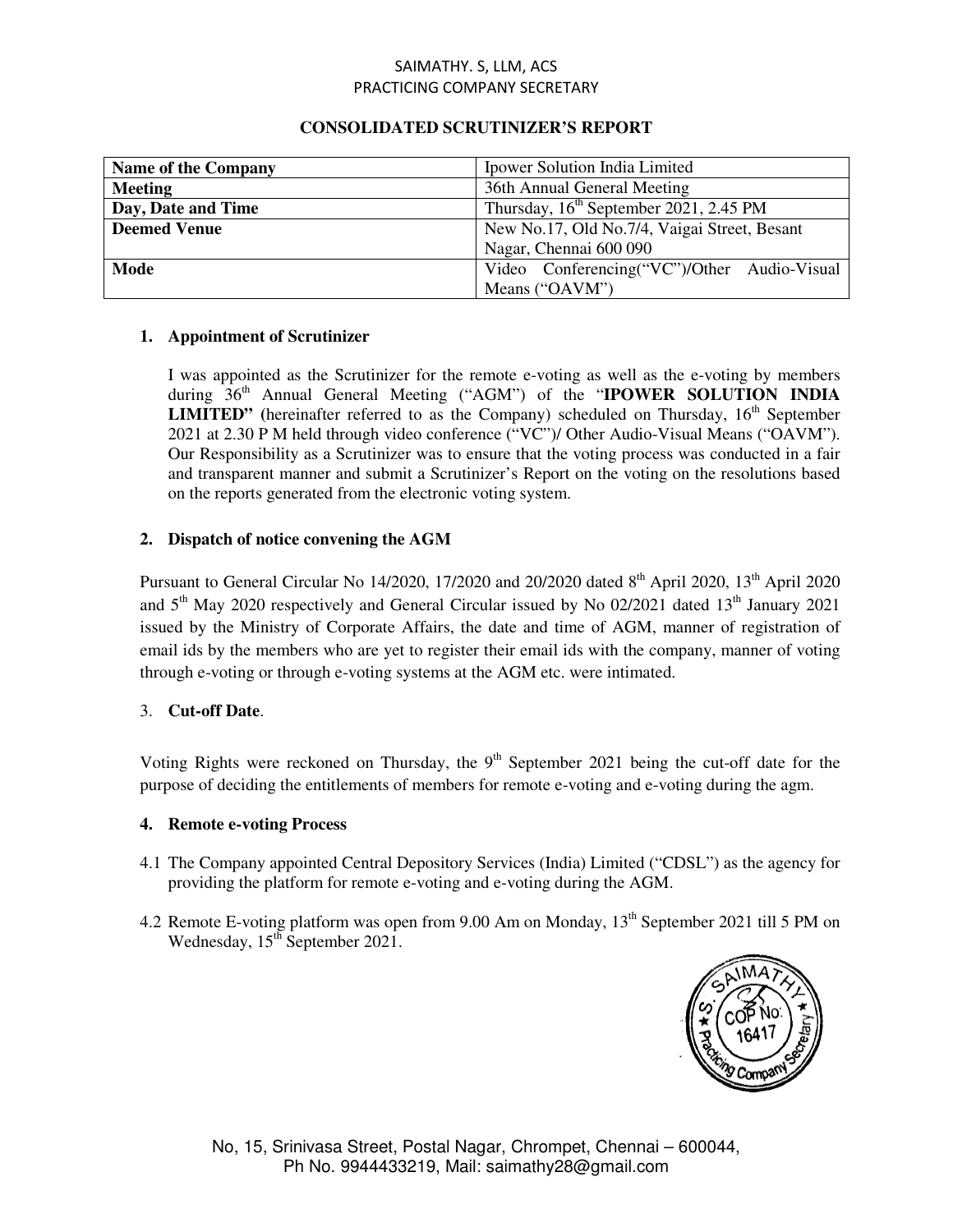## **5. Voting at the AGM**

- 5.1 As prescribed under Rule 20(4)(xiii) of the Companies (Management and Administration) Rules, 2014 for the purpose of ensuring the Members who have cast their votes through remote e-voting do not vote again during the AGM , the Scrutinizer shall have access after closure of period of remote e-voting and before the start of AGM, to only such details relating to members who have cast their vote through remote e-voting, such as their names, DP ID and client ID /folio nos of shares held but not the manner in which they have voted.
- 5.2 Accordingly, CDSL, the remote e-voting agency provided as with the names, DP ID and Client ID/Folio Nos of the members who had cast their votes through remote e-voting.

#### **6. Counting Process**

On completion of e-voting during the AGM, we unblocked the results of remote e-voting and evoting by members at the AGM, on the CDSL e-voting platform and downloaded the results.

#### **7 Results**

- 7.1 We observed that
- a) 11 members had casted their votes through remote e-voting.

b) 1 members had casted their votes through e-voting during the AGM.

7.2 Consolidated Results with respect to each item on the agenda as set out in the Notice of AGM is enclosed herewith.

7.3 Based on the aforesaid Results, we report that 2 Ordinary Resolutions as set out in the Notice of AGM have been passed with the requisite majority.

 $9.5$  and

Date: 18.09.2021 SAIMATHY Place: Chennai Practising Company Secretary Mem No: 20466 COP: 16417



UDIN : A020466C000967324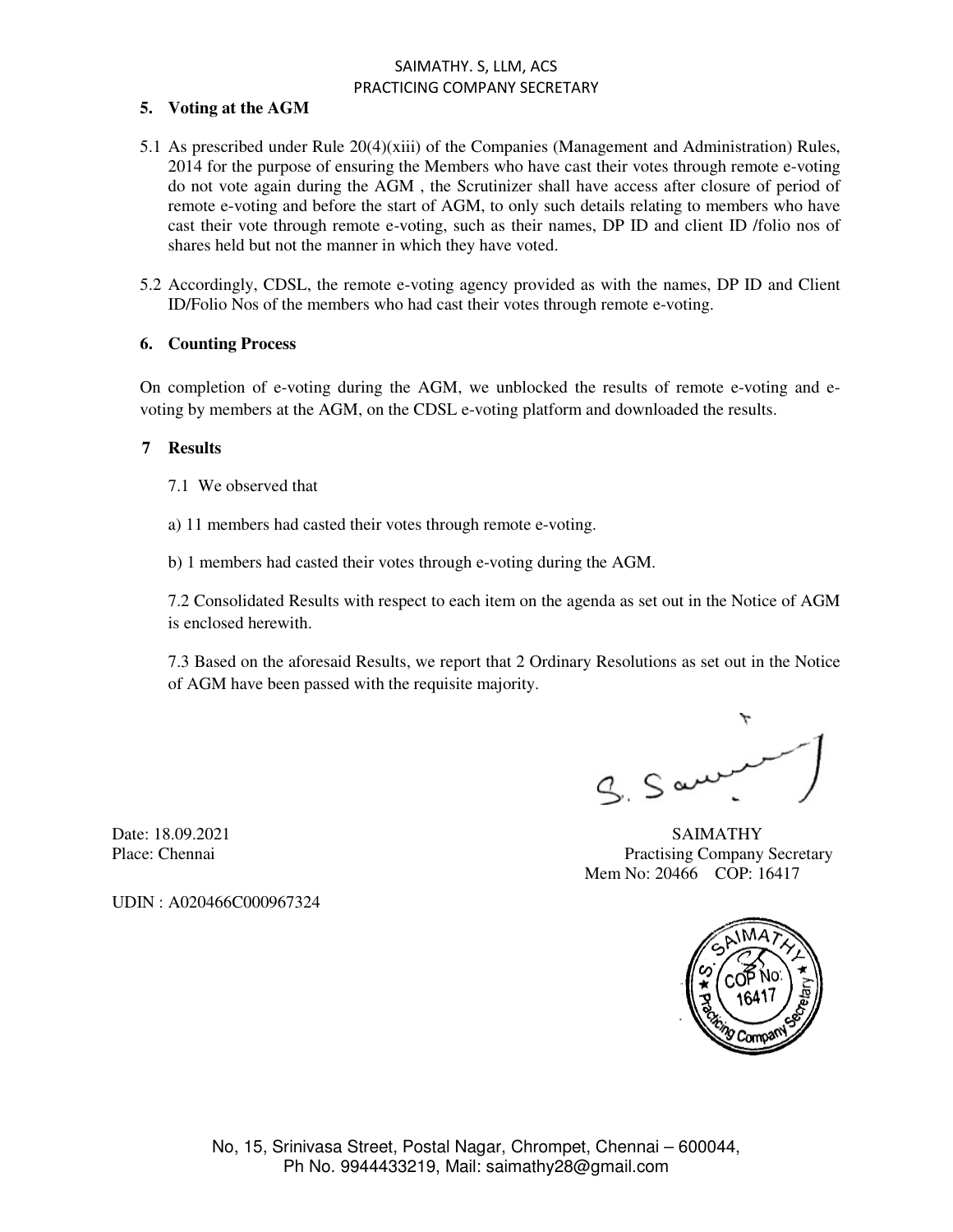# CONSOLIDATED REPORT OF THE REMOTE E-VOTING TOGETHER WITH THAT OF VOTING THROUGH BALLOT PROCESS AT THE VENUE OF THE MEETING

1. Adoption of Audited Financial Statements of the Company for the Financial Year ended 31.03.2021 together with the Report of the Board of Directors and Auditors thereon.:

Type of Business : Ordinary Business Nature of Resolution : Ordinary Resolution

| <b>Particulars</b>                                                                                                                        | <b>No. of Members</b> | Representative<br>No.<br>of Shares |  |
|-------------------------------------------------------------------------------------------------------------------------------------------|-----------------------|------------------------------------|--|
| Total number of E-Voting option received<br>(Remote E-Voting)                                                                             | 11                    | 3226511                            |  |
| Total Number of E voting at the Venue<br>during the AGM                                                                                   | 1                     | 96292                              |  |
| <b>Invalid Votes:</b>                                                                                                                     |                       |                                    |  |
| <b>Remote E-Voting</b>                                                                                                                    |                       |                                    |  |
| E voting at the Venue during the AGM                                                                                                      |                       |                                    |  |
| <b>Out of the Above</b>                                                                                                                   |                       |                                    |  |
| No. of valid cast in favour of the Resolution<br>(Remote E-Voting)                                                                        | 10                    | 3226510                            |  |
| No. of valid cast in favour of the Resolution<br>(E voting at venue during AGM)                                                           | 1                     | 96292                              |  |
| <b>Abstained from Voting: remote e voting</b>                                                                                             |                       |                                    |  |
| Abstained from Voting: e voting at the venue<br>during AGM                                                                                |                       |                                    |  |
| No. of valid cast against the<br><b>Resolution</b><br>(remote evoting)                                                                    | 1                     | 1                                  |  |
| No. of valid cast against the Resolution (e-<br>voting at the venue during AGM)                                                           |                       |                                    |  |
| No. of valid cast in favour of the Resolution<br>(Both under remote E-Voting & E voting at<br>venue during AGM)                           | 12                    | 3322802                            |  |
| No. of valid cast against the Resolution (Both<br>under remote E-Voting $& E$ voting at venue<br>during AGM)                              | 1                     | 1                                  |  |
| Percentage to the total valid vote received in<br>favour of the resolution (Both under remote<br>E-voting & E voting at venue during AGM) | 99.99%                |                                    |  |



No, 15, Srinivasa Street, Postal Nagar, Chrompet, Chennai – 600044, Ph No. 9944433219, Mail: saimathy28@gmail.com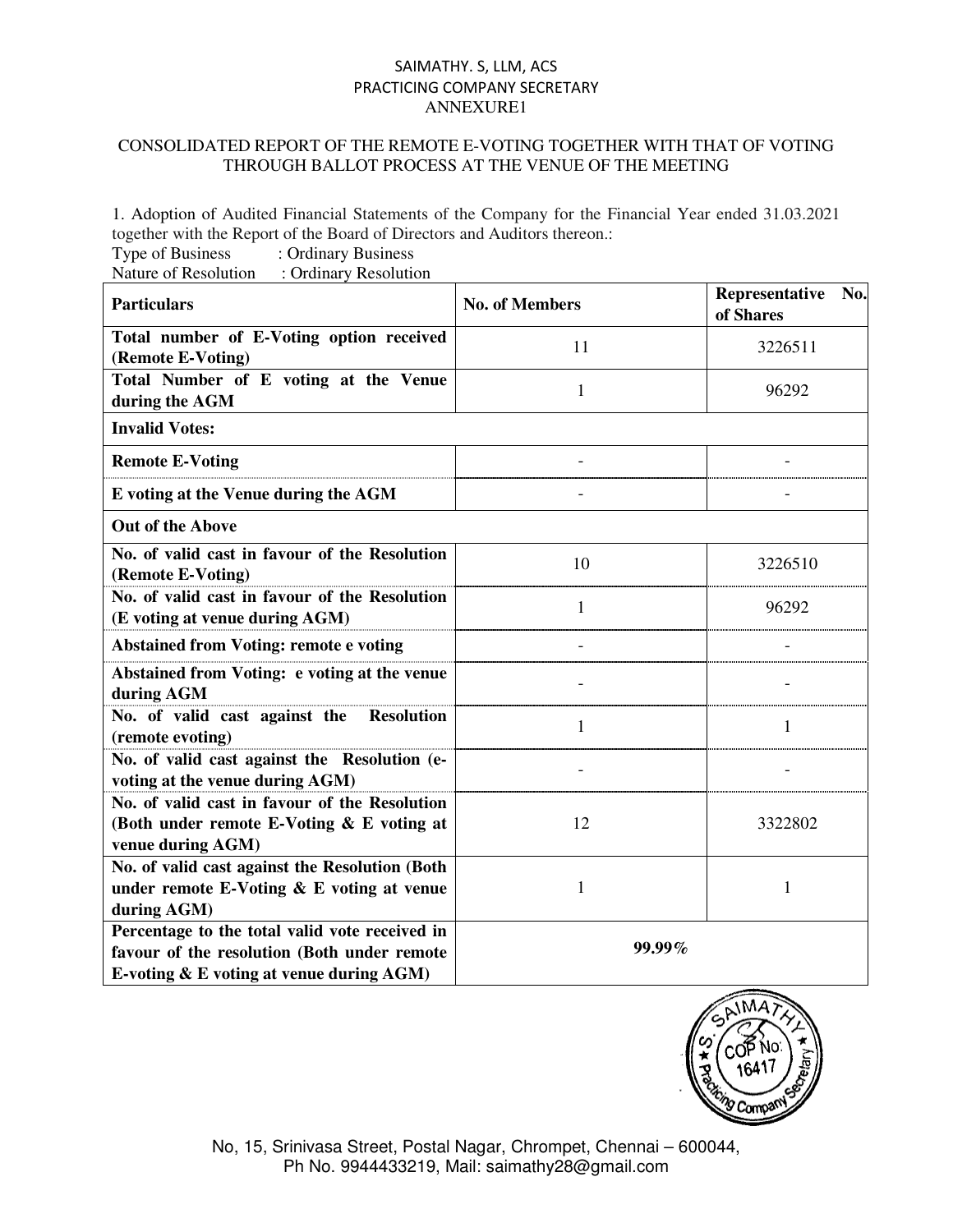**Result:** The resolution requiring requisite majority for passing as Ordinary Resolution was received.

2. To appoint a Director in the place of Mr.V Parandhaman (DIN: 00323551) who retires by rotation and being eligible offers himself for re-appointment.

| rature of Resolution. Orthair y Resolution         |                       | Representative<br>No. |  |  |
|----------------------------------------------------|-----------------------|-----------------------|--|--|
| <b>Particulars</b>                                 | <b>No. of Members</b> | of Shares             |  |  |
| Total number of E-Voting option received           | 11                    | 3226511               |  |  |
| (Remote E-Voting)                                  |                       |                       |  |  |
| Total Number of E voting at the Venue              | $\mathbf{1}$          | 96292                 |  |  |
| during the AGM                                     |                       |                       |  |  |
| <b>Invalid Votes:</b>                              |                       |                       |  |  |
| <b>Remote E-Voting</b>                             |                       |                       |  |  |
| E voting at the Venue during the AGM               |                       |                       |  |  |
| <b>Out of the Above</b>                            |                       |                       |  |  |
| No. of valid cast in favour of the Resolution      | 10                    | 3226510               |  |  |
| (Remote E-Voting)                                  |                       |                       |  |  |
| No. of valid cast in favour of the Resolution      | 1                     | 96292                 |  |  |
| (E voting at venue during AGM)                     |                       |                       |  |  |
| <b>Abstained from Voting: remote e voting</b>      |                       |                       |  |  |
| Abstained from Voting: e voting at the venue       |                       |                       |  |  |
| during AGM                                         |                       |                       |  |  |
| No. of valid cast against the<br><b>Resolution</b> | 1                     | 1                     |  |  |
| (remote evoting)                                   |                       |                       |  |  |
| No. of valid cast against the Resolution (: e      |                       |                       |  |  |
| voting at the venue during AGM)                    |                       |                       |  |  |
| No. of valid cast in favour of the Resolution      |                       |                       |  |  |
| (Both under remote E-Voting & E voting at          | 12                    | 3322802               |  |  |
| venue during AGM)                                  |                       |                       |  |  |
| No. of valid cast against the Resolution (Both     |                       |                       |  |  |
| under remote E-Voting $\&$ E voting at venue       | 1                     | 1                     |  |  |
| during AGM)                                        |                       |                       |  |  |
| Percentage to the total valid vote received in     | 99.99%                |                       |  |  |
| favour of the resolution (Both under remote        |                       |                       |  |  |
| E-voting & E voting at venue during AGM)           |                       |                       |  |  |

Type of Business : Ordinary Business Nature of Resolution: Ordinary Resolution